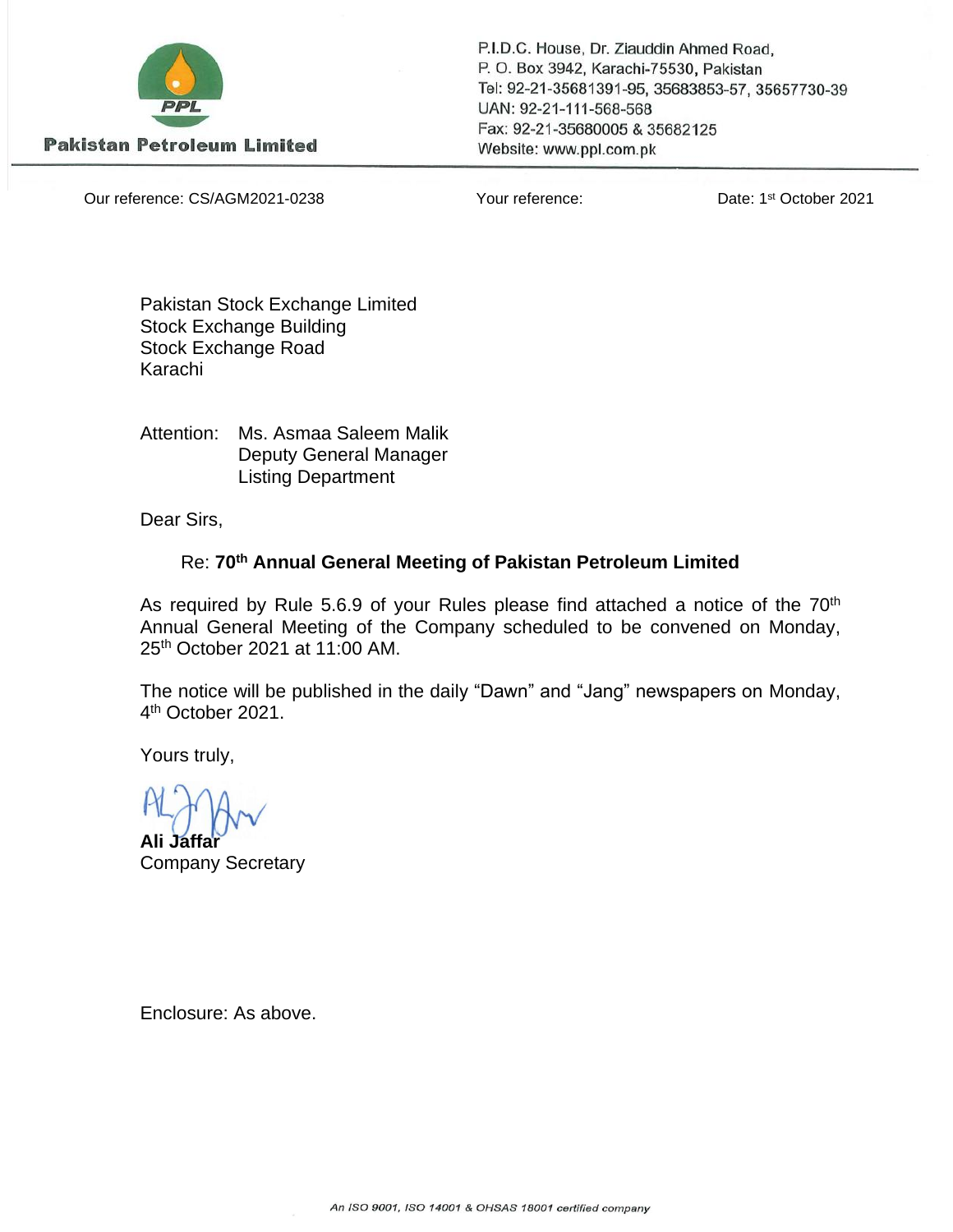

# **NOTICE OF 70TH ANNUAL GENERAL MEETING**

Notice is hereby given that the 70<sup>th</sup> Annual General Meeting of the Company will be held on Monday, 25<sup>th</sup> October, 2021 at 11:00 A.M. via Zoom Cloud Meetings, for transacting the following business:

## **Ordinary Business**

- 1. To receive, consider and adopt the audited unconsolidated and consolidated financial statements for the year ended  $30<sup>th</sup>$  June 2021, together with the auditor's report thereon.
- 2. To approve and declare a final cash dividend of Rs. 2.00 per share (20%) on Ordinary Shares and Rs. 1.50 per share (15%) on Convertible Preference Shares for the financial year ended  $30<sup>th</sup>$  June 2021, recommended by the Board of Directors at its meeting held on 17<sup>th</sup> September 2021.
- 3. To appoint auditors of the Company for the financial year 2021-22 and to fix their remuneration.

## **By the Order of the Board**

**Ali Jaffar** Company Secretary

4 th October 2021

Karachi

## **NOTES:**

## **1. Video Link Facility for Attending the Meeting**

Due to the prevailing pandemic situation, and for the safety and wellbeing of the Members, the Company shall not hold the general meeting physically. The Company has made arrangements for Members to attend the Annual General Meeting via video-link. Interested Members are advised to register for attending and participating at the AGM via video link, latest by close of business on Friday, 22<sup>nd</sup> October 2021, by providing the following information at **[agm@ppl.com.pk.](mailto:agm@ppl.com.pk)** If the information is couriered, it should reach the Company's registered office latest by the close of business on Friday, 22<sup>nd</sup> October 2021.

| <b>Full Name</b> | <b>CNIC Number</b> | <b>Folio / CDC</b><br><b>Account</b><br>Number. | <b>Email</b><br><b>Address</b> | <b>Cell Number.</b> |
|------------------|--------------------|-------------------------------------------------|--------------------------------|---------------------|
|                  |                    |                                                 |                                |                     |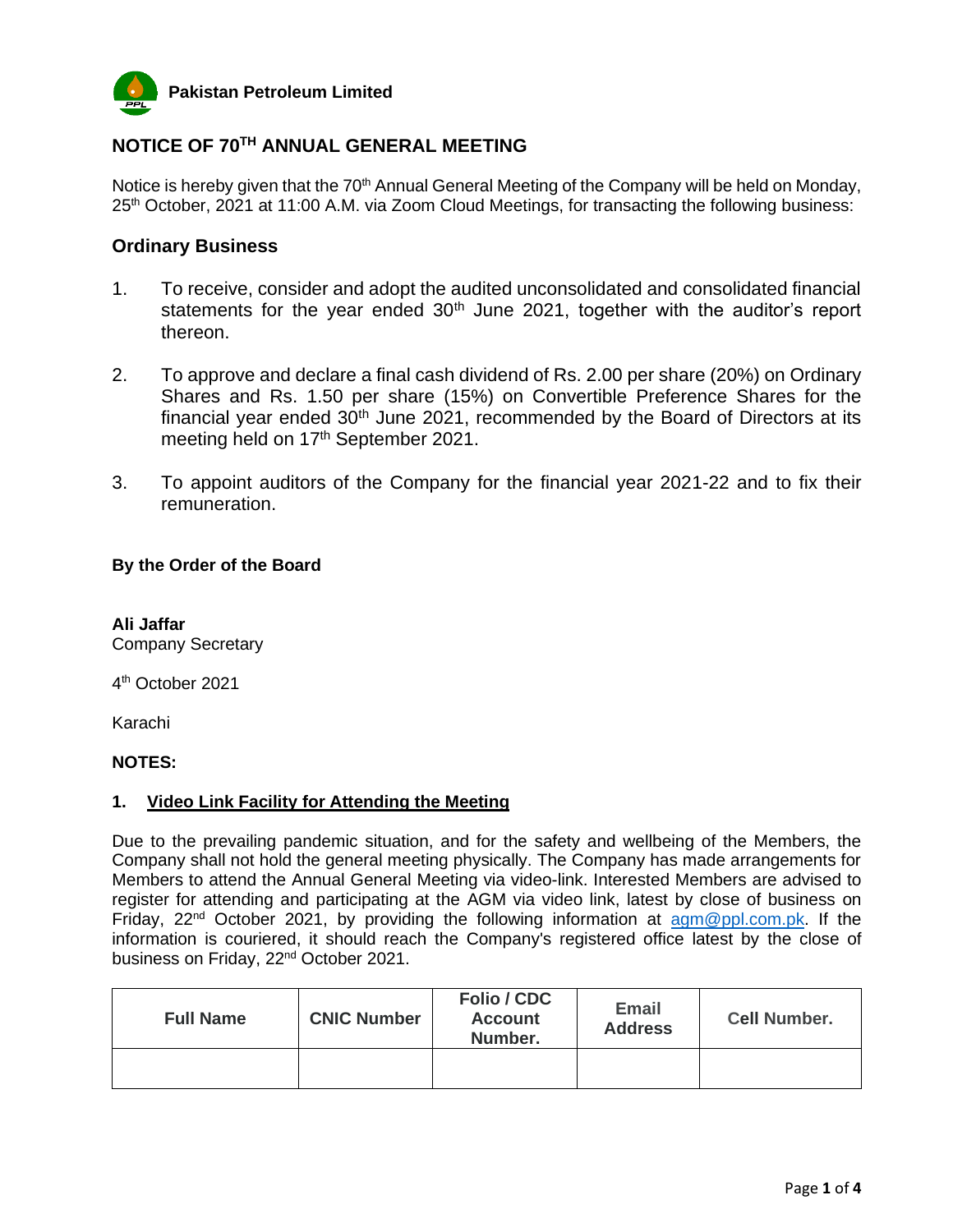The Company Secretary Pakistan Petroleum Limited 4 th Floor, PIDC House, Dr. Ziauddin Ahmed Road, Karachi Telephone: +(92 21) 111 568 568 Email: [agm@ppl.com.pk](mailto:agm@ppl.com.pk)

The video link and login details for attending the Meeting will be emailed to the members who register for attending the Meeting and provide their email addresses for the purpose to the Company.

## **2. Closure of Share Transfer Books**

The register of members and the share transfer books of the Company will remain closed as of 19<sup>th</sup> October 2021 until 25<sup>th</sup> October 2021 (both days inclusive). Only persons whose names appear in the register of members of the Company as at Monday, 18<sup>th</sup> October 2021 shall be entitled to attend and participate at the Meeting.

A member entitled to attend and vote at the Meeting may appoint another member as proxy to attend, participate in, and vote on his / her behalf at the Meeting. Proxies must be received at the registered office of the Company not later than 48 hours before the time for holding the Meeting. A form of proxy may be downloaded from the Company's website: [www.ppl.com.pk](http://www.ppl.com.pk/)

#### **3. Guidelines for CDC Account Holders**

CDC account holders should comply with the following guidelines of the Securities and Exchange Commission of Pakistan:

#### **A** For Attendance:

- a) Individuals should be account or sub-account holder(s) and their registration details should be uploaded according to the CDC Regulations. They must establish their identity by providing a copy of their CNIC or passport.
- b) Corporate entities must provide a certified copy of a resolution of their respective boards of directors, or a power of attorney for attending the Meeting, which should bear the attorney's specimen signature.

#### **B** For Appointing Proxies:

- a) Individuals should be account or sub-account holder(s) whose registration details should be uploaded according to CDC Regulations and their forms of proxy must be lodged at the registered office of the Company not later than 48 hours before the time for holding the Meeting.
- b) The form of proxy must be attested by two persons whose names, addresses and CNIC numbers should be given underneath their signatures.
- c) Attested copies of CNIC or passport of the member and proxy must be submitted with the form of proxy.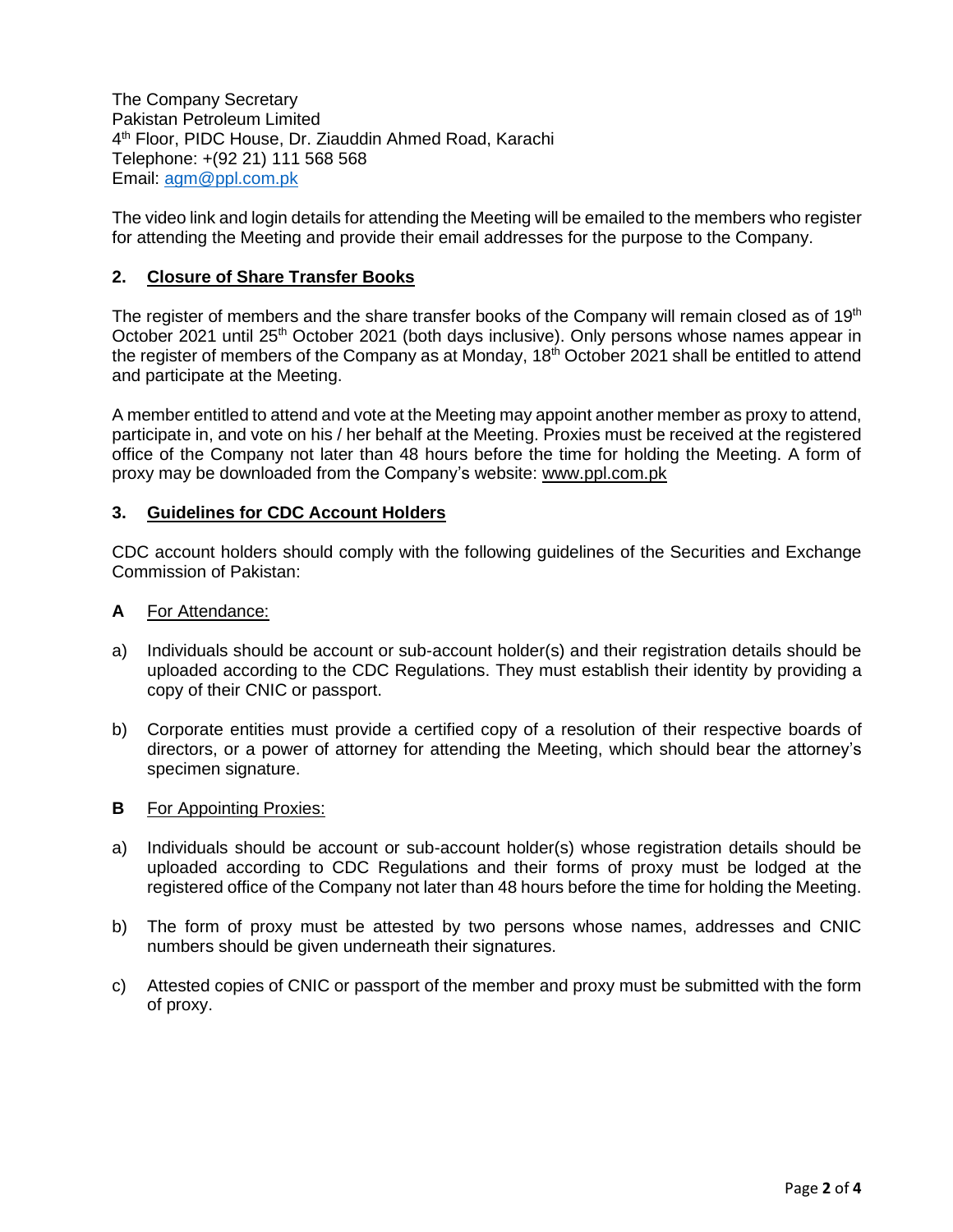# **4. Tax Implications on Dividends**

## *Tax Rates*

Withholding tax on dividend is as follows:

Pursuant to applicable law, 15% withholding tax for filers of income tax returns and 30% withholding tax for non-filers is applicable.

A 'filer' is defined by applicable law as a taxpayer whose name appears in the Active Taxpayers List (ATL) periodically issued by the FBR and a 'non-filer' is a person other than a filer.

The ATL may be viewed on the FBR's website: www[.fbr.gov.pk](http://fbr.gov.pk/) The Company will ascertain the tax status of members as at the first day of book closure and will deduct withholding tax accordingly.

Corporate members who hold CDC accounts should provide their National Tax Number (NTN). Members who hold share certificates should provide a copy of their NTN certificates together with the Company's name and the respective folio numbers to Messrs. FAMCO Associates (Private) Limited (**Share Registrar**) at 8-F, Adjacent to Hotel Faran, Nursery, Block-6, P.E.C.H.S., Shahra-e-Faisal, Karachi.

## *Tax on Joint Shareholding*

Tax will be deducted in proportion to shareholding in joint names or joint accounts. Holders will be treated individually as filers or non-filers in accordance with their respective status.

The proportion of shareholding should be submitted by joint shareholders in the following form to the Share Registrar at the latest by 18th October 2021:

| <b>CDC Account</b><br><b>Number</b> | Name of<br><b>Shareholders</b><br>(Principal / Joint<br>Holders) | <b>Number or</b><br><b>Percentage of</b><br><b>Shares Held</b><br>(Proportion) | <b>CNIC</b><br><b>Number</b> | <b>Signature</b> |
|-------------------------------------|------------------------------------------------------------------|--------------------------------------------------------------------------------|------------------------------|------------------|
|                                     |                                                                  |                                                                                |                              |                  |
|                                     |                                                                  |                                                                                |                              |                  |
|                                     |                                                                  |                                                                                |                              |                  |

Unless the proportion of shareholding is submitted, each joint shareholder will be presumed to hold an equal proportion of shares.

## *Tax Exemption Certificate*

Pursuant to Section 150 of the Income Tax Ordinance, 2001 a valid tax exemption certificate is necessary for claiming exemption from the deduction of withholding tax. Members who would like to avail exemption from withholding tax should submit a copy of their valid tax exemption certificate to the Share Registrar before the date of book closure.